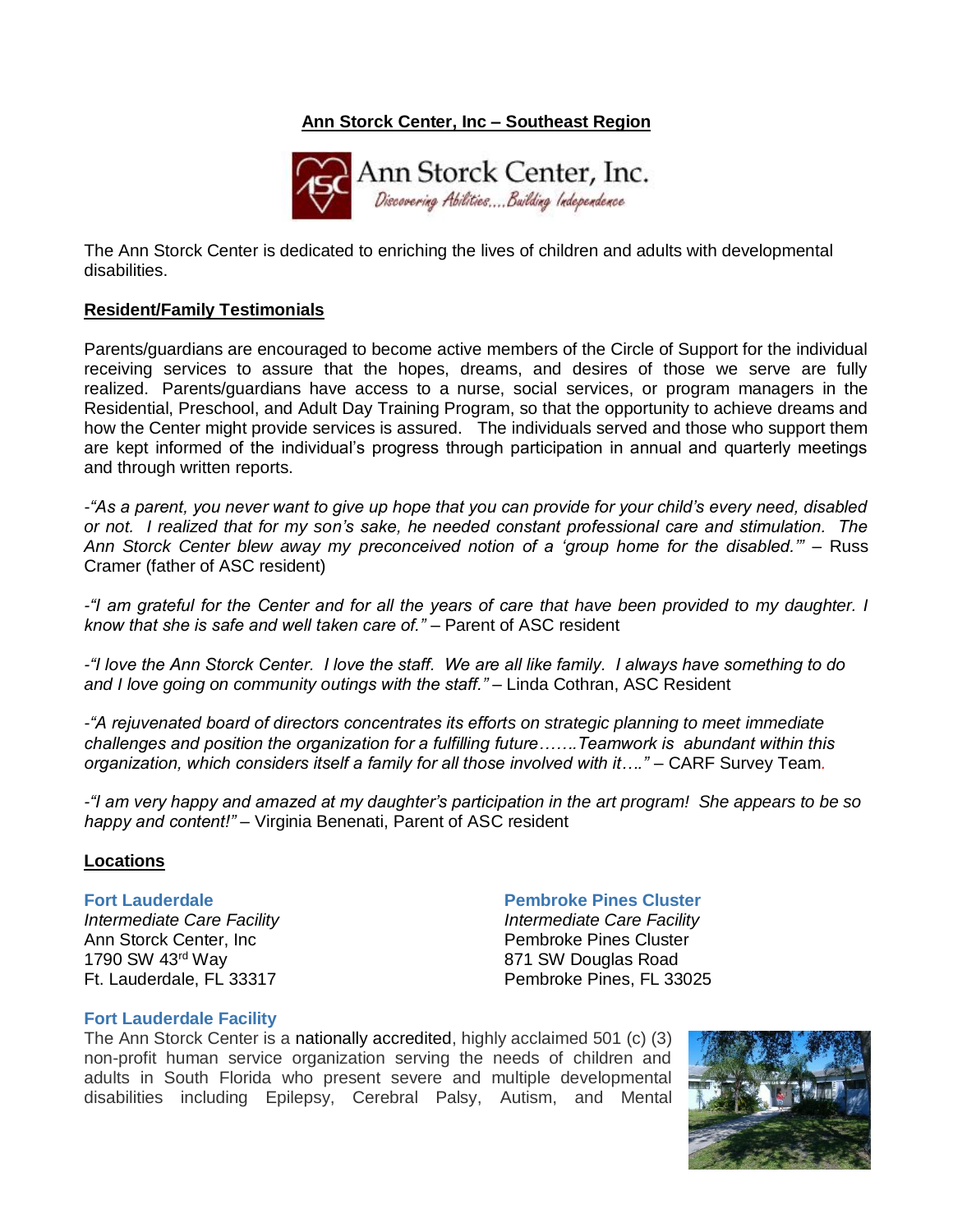Retardation. The Fort Lauderdale ICF campus was built with a combination of donations and private investment funds. The Center strives to discover and build upon the uniqueness and strengths of each person it serves in order to provide life-enriching experiences.

This facility has three residences on the Center's main campus that provide a therapeutic yet nurturing environment, dedicated to assisting children and adults with disabilities. Each resident is served by a qualified team of nurses, direct support professionals, therapists and other staff to offer the highest quality care through an exceptional staff to resident ratio of 1:3.

### **Pembroke Pines Cluster**



The Pembroke Pines Cluster is operated and managed by the Ann Storck Center under contract with the State of Florida. It is in a unique setting with three family-like homes serving adults with severe multiple disabilities on one "campus" Comprehensive and prescriptive residential services are provided to the 24 residents served in the Pembroke Pines Cluster. Along with specialized medical treatment, speech, physical, & occupational therapy, the staff also teach daily living skills and provides an abundance of encouragement and

devotion to each resident at the Cluster in order to build independence and to discover abilities.

### **Programs Available to Residents**

The Ann Storck Center provides year-round residential programs to the children and adults it serves. In addition, an Adult Day Training (ADT) Program for adults 22+ who, because of multiple disabilities, are not eligible for vocational rehabilitation training or supported employment placement. The ADT, known as the Developmental Training Program, operates Monday through Friday year-round.



The Center also provides its children and adults with services in the following areas:

- Occupational Therapy
- Recreation and Leisure Therapy/Music Therapy
- Physical Therapy
- Social Services
- Speech Pathology
- Academic Services and Habilitation Training
- Psychological Services
- **Behavior Services**
- Fine Art Sessions
- Nutritional Services
- Medical Services (including Orthopedic, Dental, Neurological, etc.)
- Nursing Services

These services are available to the children and adults served by the Center through licensed professionals and trained staff. Each individual receives these services based upon their individual needs and interests

### **Staff**



More than 300 professional and paraprofessional staff provide services in the respective programs of the Center. The Ann Storck Center staff is noted for its commitment to excellence and has received well deserved recognition, as individuals and as a group,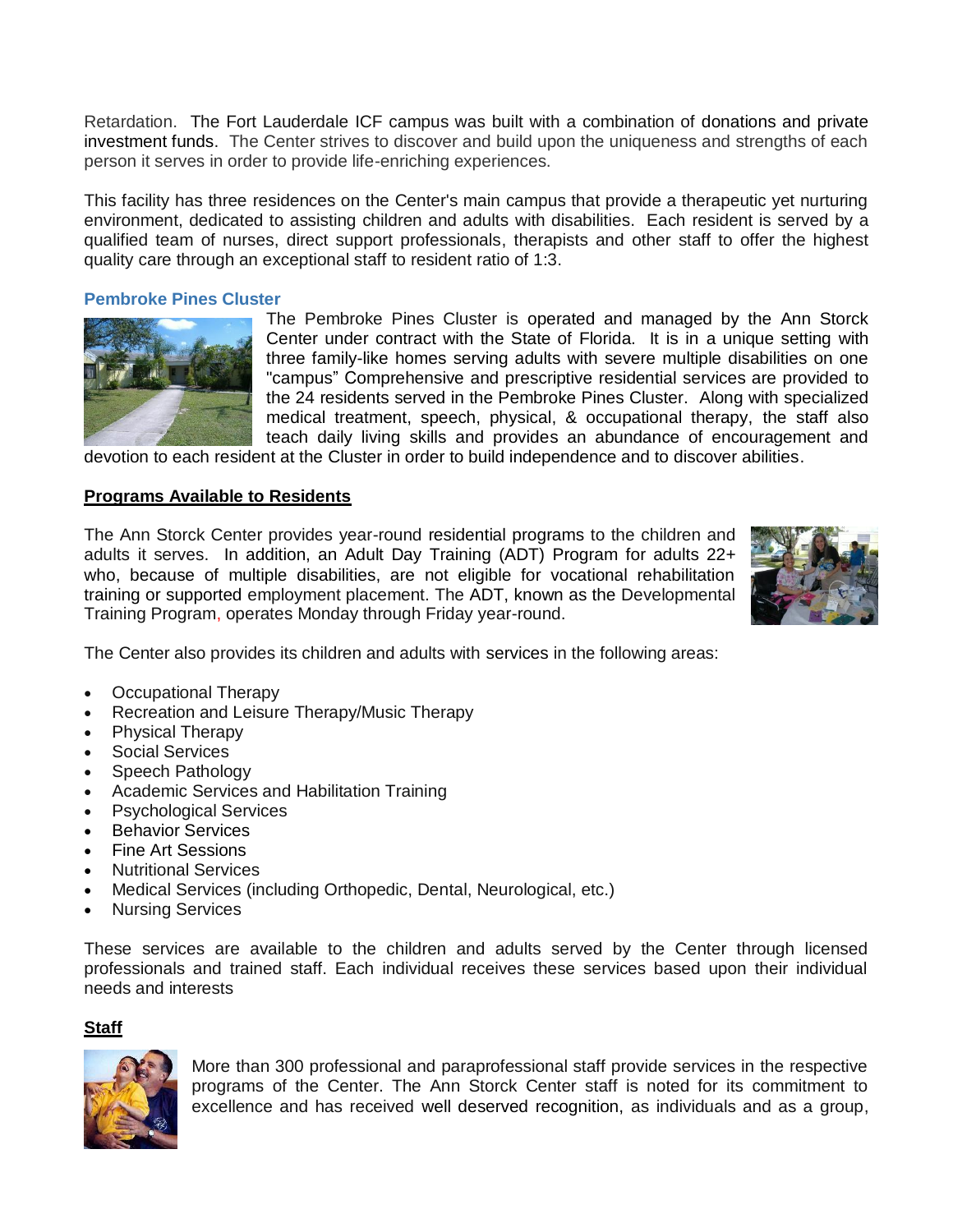with awards and citations by both accreditation organizations and other monitoring authorities.

Most notably, the Ann Storck Center has received five successive accreditations by the Commission on Accreditation of Rehabilitation Facilities (CARF). CARF agents come every three years and review detailed records, observe staff and events, and evaluate the Center's practices against rigorous national standards. Accreditation with commendation is a great badge of honor and defines our commitment to excellence.

## **Unique Features**

- ❖ The residences of the Fort Lauderdale Facility and Pembroke Pines Cluster provide 24 hour staffing and nursing care by highly qualified staff.
- ❖ Each room in the residences has its own unique décor. The décor of the living areas and bedrooms rival that of any home, with coordinated furnishings, window treatments and specially selected original art and posters adorning the walls. Often, the residents themselves are involved in the decorating process.
- ❖ The Staff Advocacy Program is offered to those staff members who form special bonds with their residents. The program allows staff members to become the internal advocates for persons receiving services. The advocate assists the individual with service development, shopping, decorating, and birthday celebrations.



- ❖ The Shooting Star Day Program is offered to those who are too medically fragile to attend the Adult Day Training Program. The Shooting Star Day program is held in one of the Fort Lauderdale Facility's residences and includes a specially adapted sensory stimulation room.
- ❖ The Ann Storck Center's ADT is an adult day training program that operates 6 hours a day from 9:00 a.m. until 3:00 p.m. for 242 days per year. Services provided include training in activities of daily living, self-advocacy, health management services, adaptive and

social skills, as well as a variety of curriculum enhancements that explore self-expression, and choice. Such training services are intended to support the participation of those receiving services in daily, meaningful, valued routines of the

community. Each curriculum area shall respond to the likes, dislikes, preferences, and needs of its participants and shall be age and culturally appropriate. [www.annstorckcenter.org/dtp.html](http://www.annstorckcenter.org/dtp.html)

- 
- ❖ The Expressive Arts program provides the opportunity to experience freedom from disability through creative expression. The Program not only brings enhanced self-esteem, but promotes a sense of accomplishment as an artist, a musician, a performer and as an individual. The Program consists of the [Fine Art](http://www.annstorckcenter.org/arts_fineart.html) and Music Therapy Departments. [www.annstorckcenter.org/expressivearts.html](http://www.annstorckcenter.org/expressivearts.html)
- ❖ The Fine Art Program was designed to give its participants the opportunity to explore self-



expression with the artistic vocabulary of form, color and rhythm through various two and three-dimensional media. In addition to promoting communication, developing physical movement, and freeing artistic ability from disability, the artists' sense of self-esteem and self-worth are enhanced. The exhibition and sale of original art objects and commercial application of the Fine Art that is created provides monetary rewards for